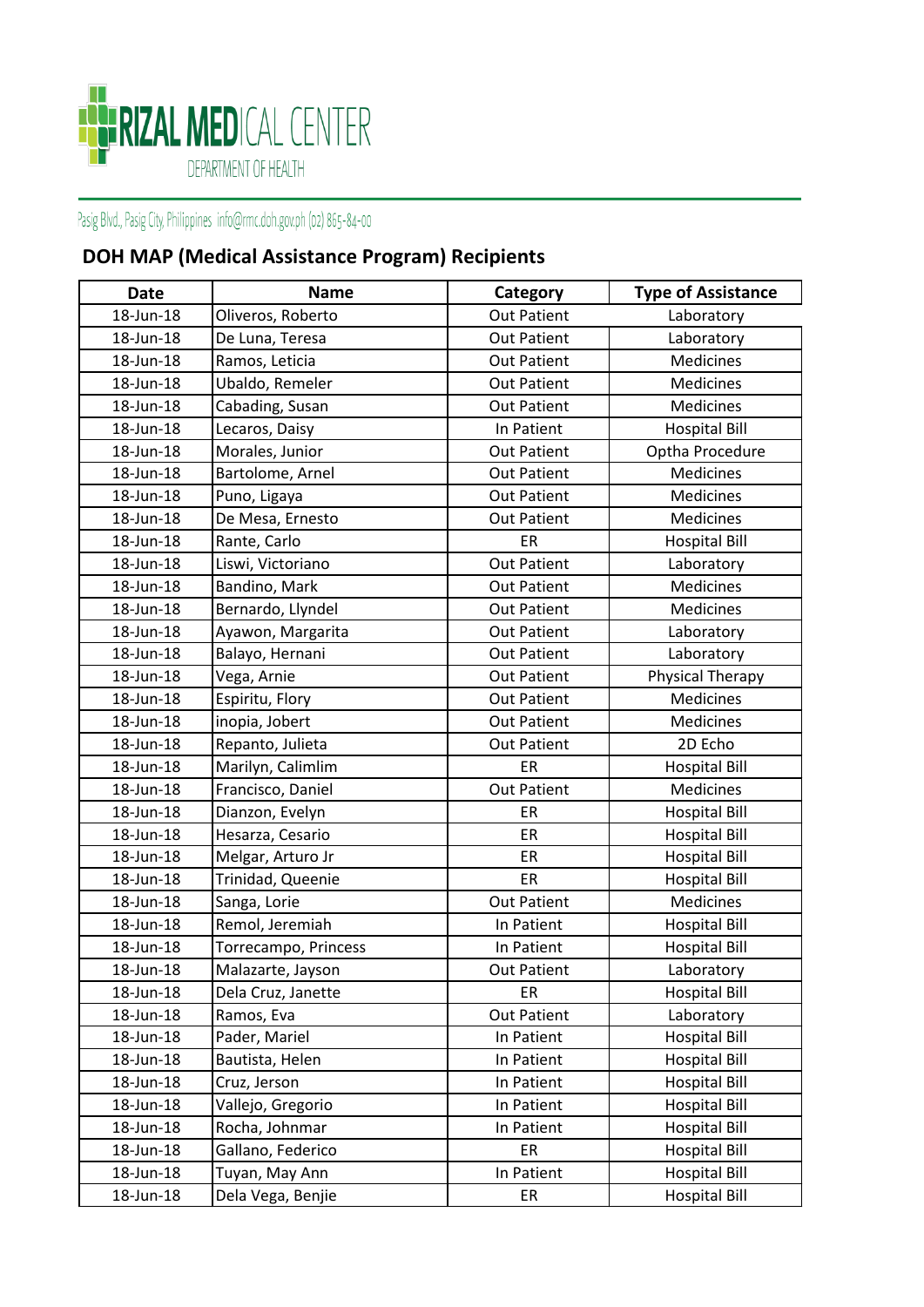| 18-Jun-18 | Buban, Lorena              | <b>Out Patient</b> | Laboratory           |
|-----------|----------------------------|--------------------|----------------------|
| 19-Jun-18 | Dela Cruz, Edgardo         | <b>Out Patient</b> | Laboratory           |
| 19-Jun-18 | Mendaño, Romulo            | <b>Out Patient</b> | Laboratory           |
| 19-Jun-18 | De Jesus, Susana           | <b>Out Patient</b> | laboratory           |
| 19-Jun-18 | Peraman, Jocelyn           | <b>Out Patient</b> | Laboratory           |
| 19-Jun-18 | Aratea, Jimmy              | <b>Out Patient</b> | Laboratory           |
| 19-Jun-18 | Suicon, Aida               | <b>Out Patient</b> | Laboratory           |
| 19-Jun-18 | Impuesto, Joel             | <b>Out Patient</b> | 2D Echo              |
| 19-Jun-18 | Talde, Charmane            | In Patient         | <b>Hospital Bill</b> |
| 19-Jun-18 | Sta. Ana, Asela            | <b>Out Patient</b> | Medicines            |
| 19-Jun-18 | Santos, Christo            | ER                 | <b>Hospital Bill</b> |
| 19-Jun-18 | Estrada, Paulina           | <b>Out Patient</b> | Laboratory           |
| 19-Jun-18 | Casuyon, Joel              | <b>Out Patient</b> | Laboratory           |
| 19-Jun-18 | Salarda, Antonio           | <b>Out Patient</b> | Medicines            |
| 19-Jun-18 | Pacheco, Corazon           | <b>Out Patient</b> | <b>Medicines</b>     |
| 19-Jun-18 | Binamira, Alberto          | In Patient         | <b>Hospital Bill</b> |
| 19-Jun-18 | Cajayon, Rizardo           | <b>Out Patient</b> | Medicines            |
| 19-Jun-18 | Binamira, Almira           | In Patient         | <b>Hospital Bill</b> |
| 19-Jun-18 | Lucero, Dionisio           | <b>Out Patient</b> | Medicines            |
| 19-Jun-18 | Marquinez, Emelicai        | <b>Out Patient</b> | Laboratory           |
| 19-Jun-18 | Masigan, John Art          | ER                 | <b>Hospital Bill</b> |
| 19-Jun-18 | Cudal, Antonio             | <b>Out Patient</b> | Medicines            |
| 19-Jun-18 | Cabrera, Elmer             | In Patient         | <b>Hospital Bill</b> |
| 19-Jun-18 | Dela Paz, Gemma            | <b>Out Patient</b> | <b>Supplies</b>      |
| 19-Jun-18 | Esguerra, Christina        | <b>Out Patient</b> | Medicines            |
| 19-Jun-18 | Dingalan, Ricardo          | <b>Out Patient</b> | Medicines            |
| 19-Jun-18 | Mariano, Racquel           | <b>Out Patient</b> | Medicines            |
| 19-Jun-18 | Maravilla, Joseph          | <b>Out Patient</b> | <b>Hospital Bill</b> |
| 19-Jun-18 | Marquez, Cesar             | In Patient         | <b>Hospital Bill</b> |
| 19-Jun-18 | Samaniego, Freddie         | ER                 | <b>Hospital Bill</b> |
| 19-Jun-18 | Anulao, Ellen              | <b>Out Patient</b> | <b>Medicines</b>     |
| 19-Jun-18 | Cano, Rica                 | <b>Out Patient</b> | Laboratory           |
| 19-Jun-18 | Cruz, Eufronio             | <b>Out Patient</b> | <b>Medicines</b>     |
| 19-Jun-18 | Lacsa, Kherovin            | <b>Out Patient</b> | 2D Echo              |
| 19-Jun-18 | Flores, Rowena             | <b>Out Patient</b> | Laboratory           |
| 19-Jun-18 | Camison, Martina           | <b>Out Patient</b> | Laboratory           |
| 19-Jun-18 | Aboganda, Esperanza        | In Patient         | <b>Hospital Bill</b> |
| 19-Jun-18 | Dionisio, Warren           | <b>Out Patient</b> | Ct-Scan              |
| 19-Jun-18 | Panis, RC Joy              | <b>Out Patient</b> | Laboratory           |
| 20-Jun-18 | Paz, Eliezer               | <b>Out Patient</b> | Medicines/Xray       |
| 20-Jun-18 | Miranda, Jesus             | In Patient         | <b>Hospital Bill</b> |
| 20-Jun-18 | Catorce, Ma Mercia         | <b>Out Patient</b> | Medicines            |
| 20-Jun-18 | Thomas, Allan              | <b>Out Patient</b> | 2D Echo              |
| 20-Jun-18 | Vallestero, Antonio        | In Patient         | <b>Hospital Bill</b> |
| 20-Jun-18 | Teves, Ronald              | <b>Out Patient</b> | Medicines            |
| 20-Jun-18 | Mariano, Celerina          | <b>Out Patient</b> | Laboratory           |
| 20-Jun-18 | Fider, John Darrel         | <b>Out Patient</b> | 2D Echo              |
| 20-Jun-18 | Milambiling, Maria Lourdes | <b>Out Patient</b> | Laboratory           |
| 20-Jun-18 | Escotido, Ruby             | ER                 | <b>Hospital Bill</b> |
| 20-Jun-18 | Tabudlong, Ma Angelica     | ER                 | <b>Hospital Bill</b> |